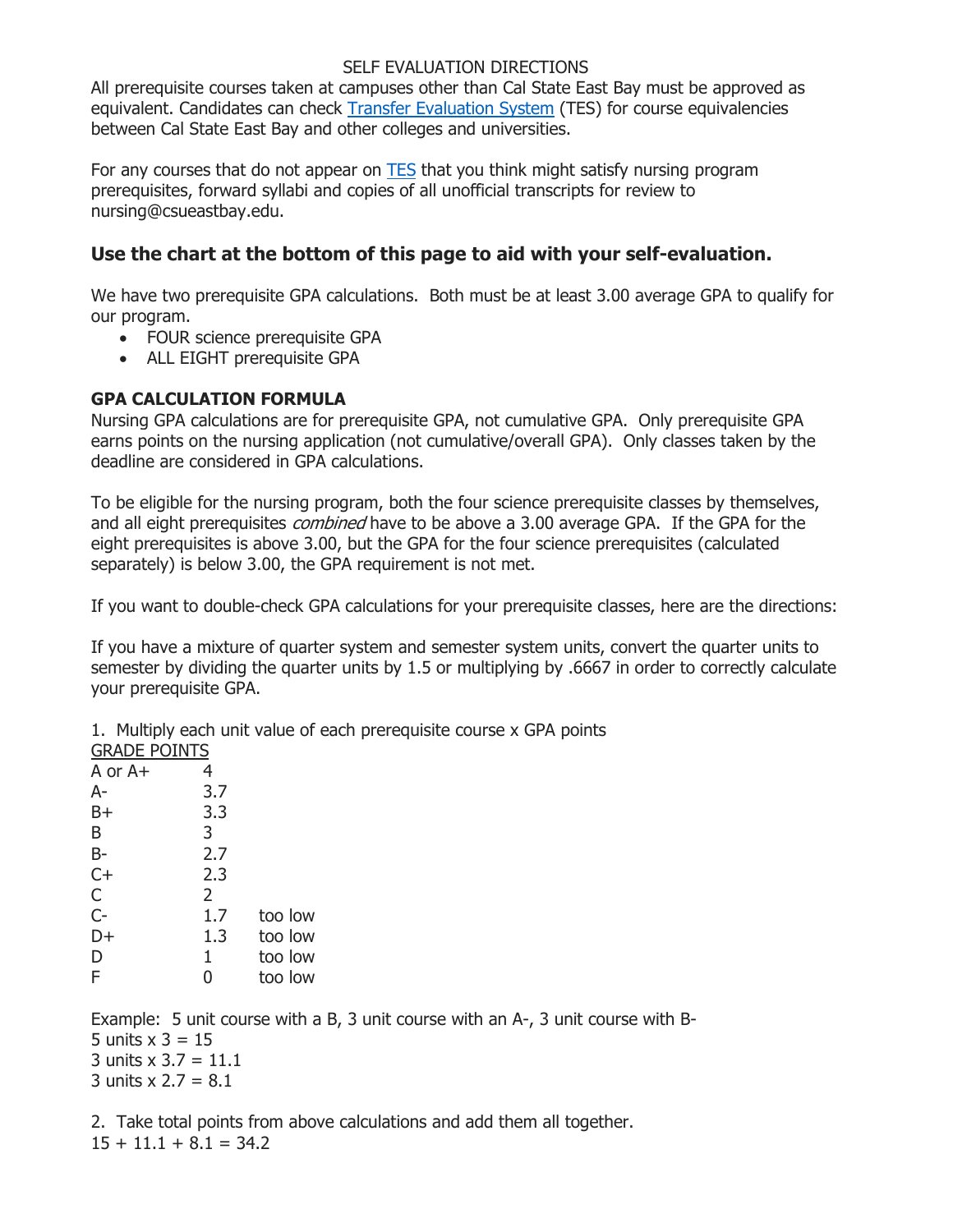3. Add up total units for all classes. 5 units  $+$  3 units  $+$  3 units  $=$  11 units

4. Divide points from #2 by points from #3 34.2 / 11 units = 3.11 GPA

## **An all eight prerequisite GPA of 3.6 or higher is considered competitive.**

Priority Groups

Cal State East Bay Nursing gives priority admission to the following three applicant groups, all considered equally:

- Cal State East Bay Students currently attending full-time for at least two semesters
- Local Admission Area first time transfer students with majority of units from public community colleges in one of these six counties: Alameda, Contra Costa, San Francisco, San Mateo, Santa Clara, Solano
- Current Military or Veterans with honorable discharge submit DD214 with application

Applicants that do not receive priority status are not likely to be admitted due to the high volume of applications. Applicants from these groups do not receive priority status:

- Second bachelor candidates
- Transfer applicants that earned a majority of units from schools outside the local admission area or other CSU, UC, private or out of state colleges and universities

Other point categories used to calculate your nursing application total score are:

- TEAS exam score the best of the  $1<sup>st</sup>$  three attempts;
	- $\circ$  Minimum overall score = 70%
	- $\circ$  Minimum English and reading sections = 65%,
	- $\circ$  Competitive overall score = 80% or higher
- Personal Statement a few short-answer questions that reflect qualities and personal attributes not demonstrated through academic categories
- Paid or unpaid healthcare-related experience or community service  $-$  You can earn points in this category based on total number of hours, extent of multicultural community engagement and extent of direct patient care.
- Second language skills You can earn points in this category with sufficient verified proficiency in a language other than English

High prerequisite GPA and high TEAS scores alone are not enough to get admitted. It is highly recommended to try to earn points in optional categories. Please see our website for details how to submit proof of language or experience in the "Second Language Proficiency" and "Health and Community-Related Experience" sections here: [http://www.csueastbay.edu/nursing/bsn](http://www.csueastbay.edu/nursing/bsn-programs/prospective-students/pre-licensure-program.html)[programs/prospective-students/pre-licensure-program.html](http://www.csueastbay.edu/nursing/bsn-programs/prospective-students/pre-licensure-program.html)

Cal State East Bay Nursing has a seven-year recency requirement for all science prerequisites. More than one retake of a science prerequisite within seven years will result in points subtracted from your nursing application point total.

There is no retake penalty for non-science prerequisites.

The above details relate specifically to the current application cycle only. There could be changes to admission criteria for future cycles. Please check for updates on our website before you apply: http://www.csueastbay.edu/nursing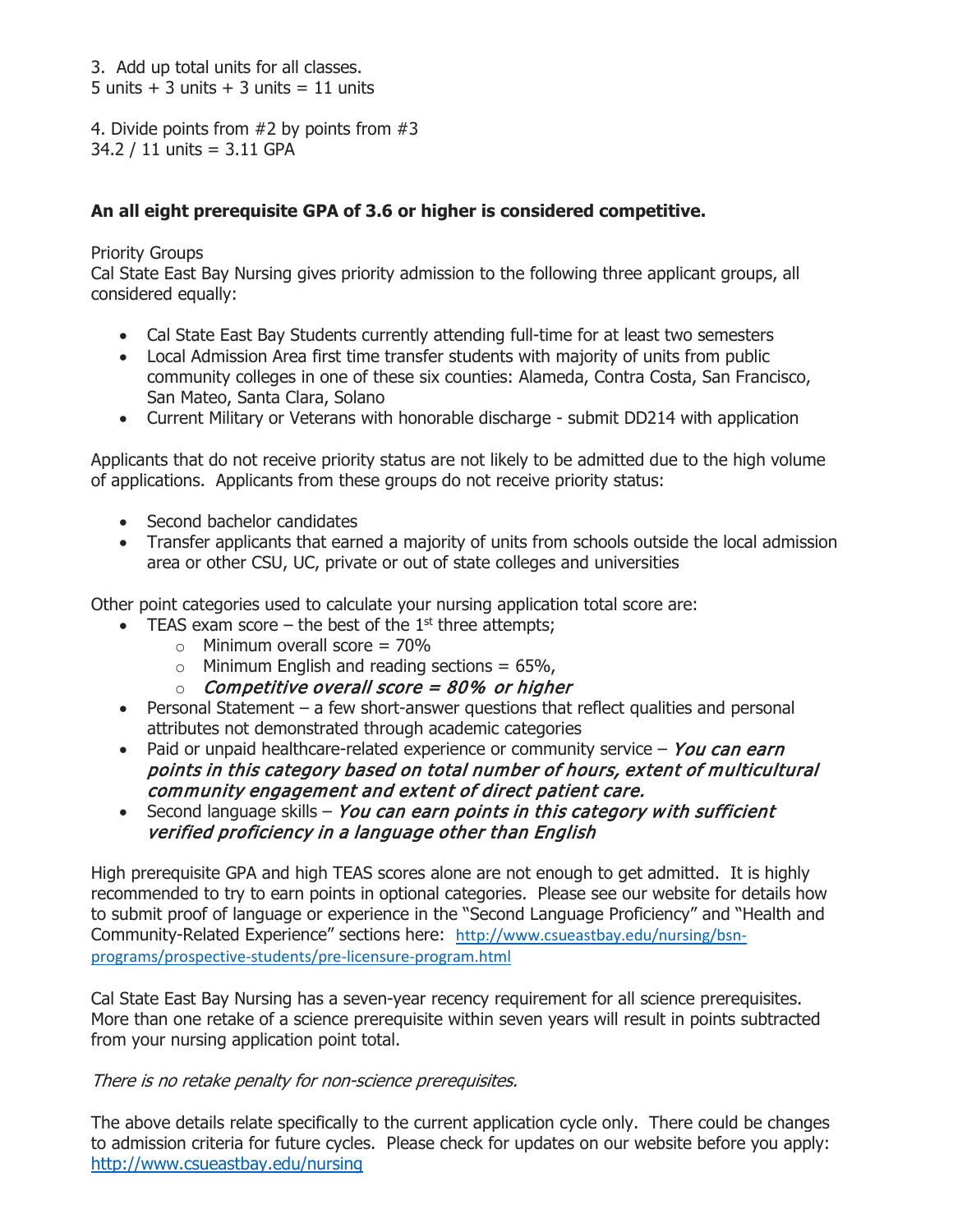We recommend you attend one of our monthly information sessions. Dates and times are available here: [http://www.csueastbay.edu/nursing/bsn-programs/prospective-students/info](http://www.csueastbay.edu/nursing/bsn-programs/prospective-students/info-sessions.html)[sessions.html](http://www.csueastbay.edu/nursing/bsn-programs/prospective-students/info-sessions.html)

SEE SELF EVALUATION WORKSHEET BELOW.